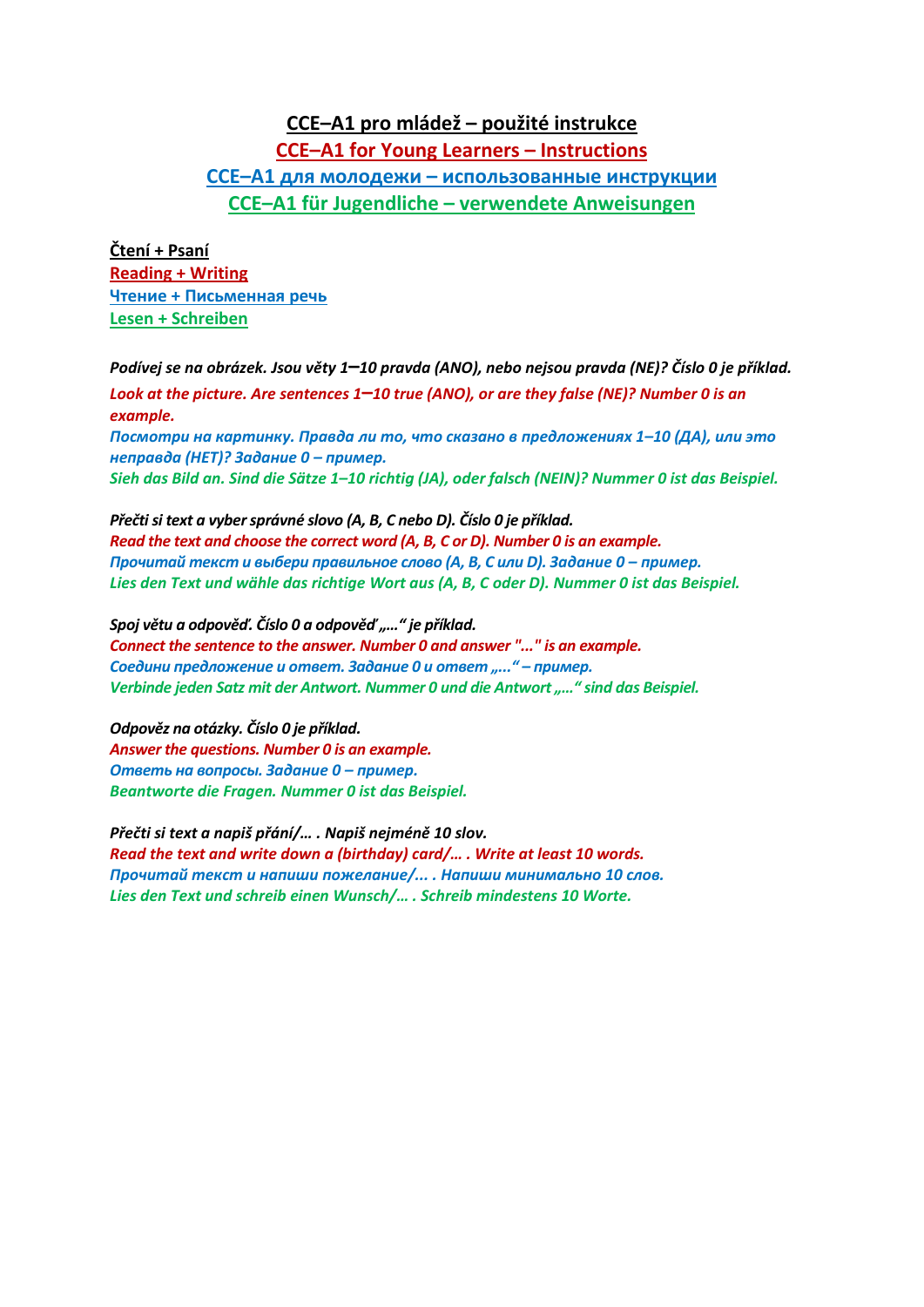**Poslech Listening Аудирование Hören**

*Uslyšíš 7 textů. Vyber jeden správný obrázek. Číslo 0 je příklad. Každý text uslyšíš dvakrát. Pozor, příklad číslo 0 uslyšíš jen jednou. Teď si přečti otázku číslo 0 a odpovědi A, B, C. You will hear 7 texts. Choose one correct picture. Number 0 is an example. You will hear each text twice. Please note, you will hear the example (number 0) only once. Now read question number 0 and answers A, B, C.*

*Ты услышишь 7 текстов. Выбери одну правильную картинку. Задание 0 – пример. Каждый текст ты услышишь два раза. Обратите внимание, пример 0 ты услышишь только один раз. Сейчас прочитай вопрос номер 0 и ответы A, B, C.*

*Du wirst 7 Texte hören. Wähle nur ein richtiges Bild aus. Nummer 0 ist das Beispiel. Jeden Text wirst du zweimal hören. Beachte, dass du das Beispeil Nummer 0 nur einmal hören wirst. Nun lies die Frage Nummer 0 und die Antworten A, B, C.*

*Teď si přečti otázku číslo 1 a odpovědi A, B, C. Now read question number 1 and answers A, B, C. Сейчас прочитай вопрос номер 1 и ответы A, B, C. Nun lies die Frage Nummer 1 und die Antworten A, B, C.*

*Poslechni si text a vyber jedno správné slovo (A, B, C nebo D). Číslo 0 je příklad. Text uslyšíš dvakrát. Teď si přečti text a odpovědi A, B, C, D.*

*Listen to the text and choose one correct word (A, B, C or D). Number 0 is an example. You will hear the text twice. Now read the text and answers A, B, C, D.*

*Прослушай текст и выбери одно правильное слово (A, B, C или D). Задание 0 – пример. Ты услышишь текст два раза. Сейчас прочитай текст и ответы A, B, C, D. Hör den Text zu und wähle ein richtiges Wort aus (A, B, C oder D). Nummer 0 ist das Beispiel. Den Text wirst du zweimal hören. Nun lies den Text und die Antworten A, B, C, D.*

*Teď si poslechni texty ještě jednou. Now listen to the text again. Сейчас прослушай тексты еще раз. Nun hör die Texte noch einmal zu.*

*Poslechni si 6 textů a napiš, kdo je na obrázku. První text a "…" je příklad. Všechny texty uslyšíš dvakrát. Pozor, příklad číslo 0 uslyšíš jen jednou.*

*Teď si přečti jména a podívej se na obrázky.*

*Listen to the 6 texts and write down who is in the picture. The first text and "..." is an example. You will hear each text twice. Please note, you will hear the example (number 0) only once. Now read the names and look at the picture.*

Прослушай 6 текстов и напиши, кто изображен на картинке. Первый текст и "..." *пример. Все тексты ты услышишь два раза. Обрати внимание, пример 0 ты услышишь только один раз.*

*Сейчас прочитай имена и посмотри на картинки.*

*Hör 6 Texte zu und schreib, wer auf den Bildern ist. Der erste Text und "…" sind Beispiel. Alle Texte wirst du zweimal hören. Beachte, dass du das Beispeil Nummer 0 nur einmal hören wirst. Nun lies die Namen und sieh die Bilder an.*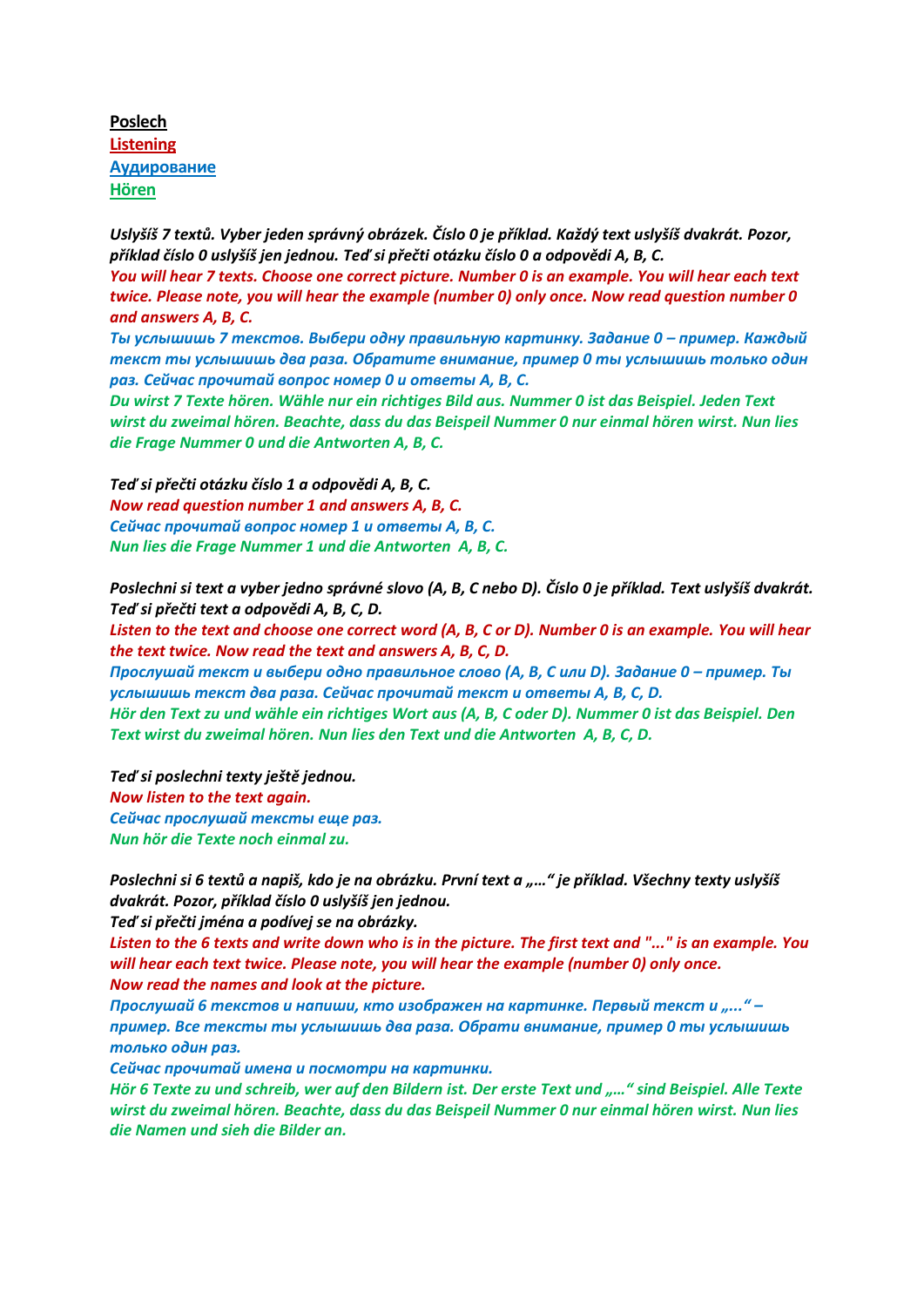*Poslechni si text a udělejšipky. Co a kdy dělají Petr a maminka/…? "…" a "…" je příklad. Text uslyšíš dvakrát. Teď si přečti text.*

*Listen to the text and draw arrows. What are Petr and his mother/… doing, and when? "…" and "…" is an example. You will hear the text twice. Now read the text.*

*Прослушай текст и сделай стрелочки. Что и когда делают Петр и мама/…? "..." и "..." – пример. Ты услышишь текст два раза. Сейчас прочитай текст.*

*Hör den Text zu und zeichne Pfeile. Was machen Petr und seine Mutter, und wann /…? "…" und "…" sind Beispiel. Den Text wirst du zweimal hören. Nun lies den Text.*

**Instrukce z titulní strany zadání**

**Instructions from the title page of the answer sheet Инструкции с титульной страницы задания Anweisungen aus der Titelseite der Aufgabenstellung**

*Tato část zkoušky má … úloh. This section of the exam has ... tasks. Эта часть экзамена содержит ... заданий. Dieser Prüfungsteil hat … Aufgaben.*

*Maximální počet bodů je … . The maximum number of available marks is ... . Максимальное количество баллов - ... . Die maximale Punktzahl ist … .*

*Piš obyčejnou tužkou. Můžeš používat gumu. Write with a standard pencil. You may use an eraser. Пиши простым карандашом. Ты можешь использовать ластик. Schreib mit dem Bleistift. Du kannst den Radiergummi verwenden.*

*Během testu nesmíš mluvit s ostatními studenty a nesmíš používat slovník.*

*During the test you must not talk to the other students and you are not allowed to use a dictionary. Во время теста нельзя разговаривать с другими студентами и использовать словарь. Während des Tests darfst du nicht mit anderen Schülern sprechen und du darfst kein Wörterbuch verwenden.*

*Tato část zkoušky trvá … minut. This section of the exam lasts ... minutes. Эта часть экзамена продолжается ... минут. Dieser Prüfungsteil dauert … Minuten.*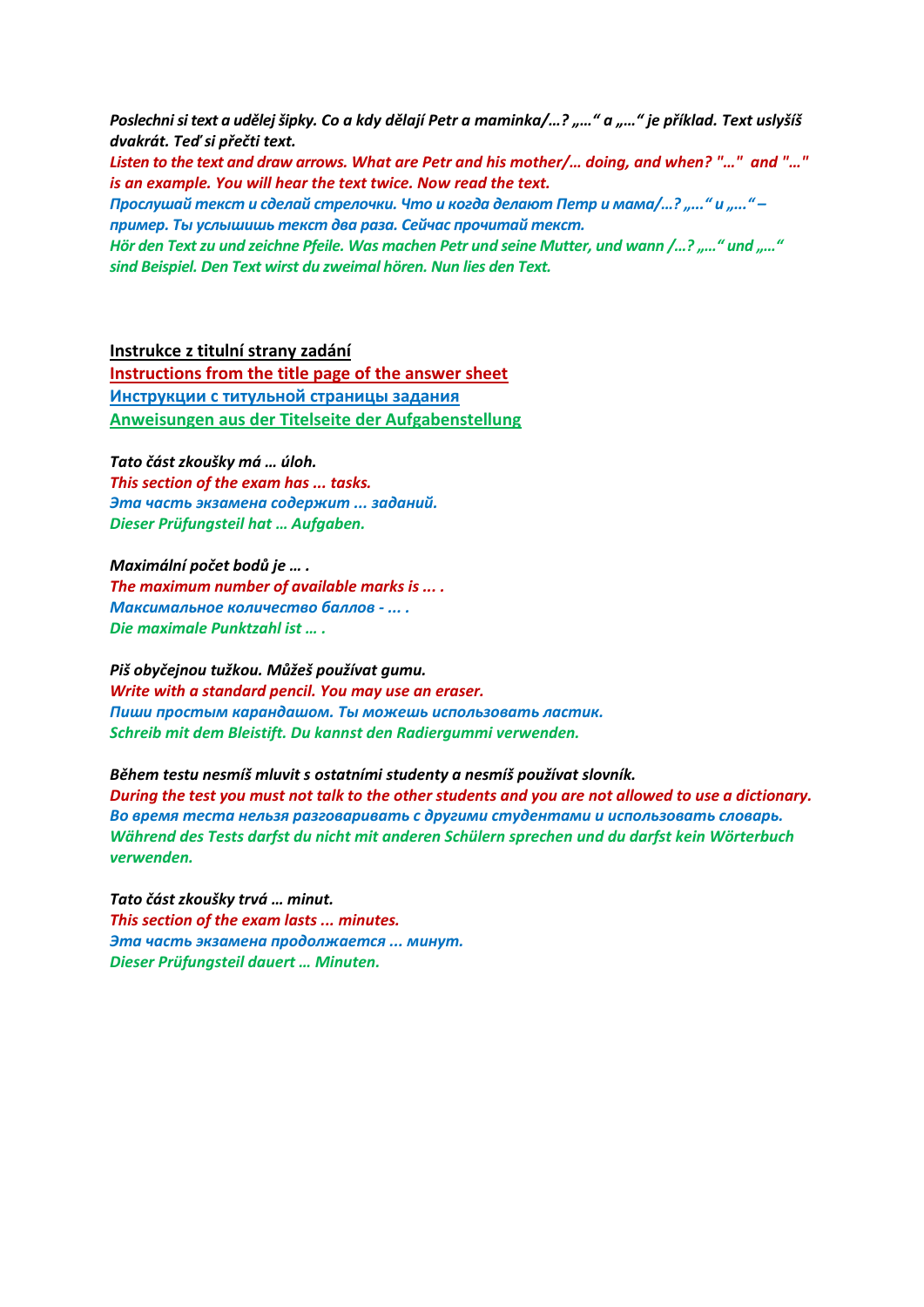**Obecné instrukce – písemná část**

**General instructions - writing section Общие инструкции – письменная часть Allgemeine Anweisungen – schriftlicher Teil**

*Sedněte si prosím. Please sit down. Садитесь, пожалуйста. Setzt euch, bitte.*

*Vypněte prosím mobilní telefony. Please turn off any mobile phones. Выключите, пожалуйста, мобильные телефоны. Schaltet Handys, bitte, aus.*

*Dejte na stůl doklad, který jste ukázali při registraci. Please lay on your desk, the identification document that you showed at registration. Положите на стол документ, который вы предъявляли при регистрации. Legt auf den Tisch denjenigen Ausweis, den ihr bei der Registrierung vorgelegt habt.*

*Na stole můžete mít tužky, gumu a ořezávátko. Můžete tam mít také pití. On the desk you are allowed to have pencils, an eraser and a pencil sharpener. You can also have a drink on your desk. На столе можно иметь только карандаши, ластик и точилку, а также питье.*

*Auf den Tischen könnt ihr Bleistifte, einen Radiergummi und Spitzer haben, wie auch etwas zum Trinken.*

*Musíte psát obyčejnou tužkou. You must write with a standard pencil. Вы должны писать простым карандашом. Ihr müsst mit dem Bleistift schreiben.*

*Můžete používat gumu. You may use an eraser. Вы можете использовать ластик. Ihr könnt den Radiergummi verwenden.*

*Na konci zkoušky musíte tužky a gumy vrátit. At the end of the exam you must return the pencils and erasers. В конце экзамена карандаши и ластики необходимо вернуть. Am Ende der Prüfung müsst ihr die Bleistifte und Radiergummis zurückgeben.*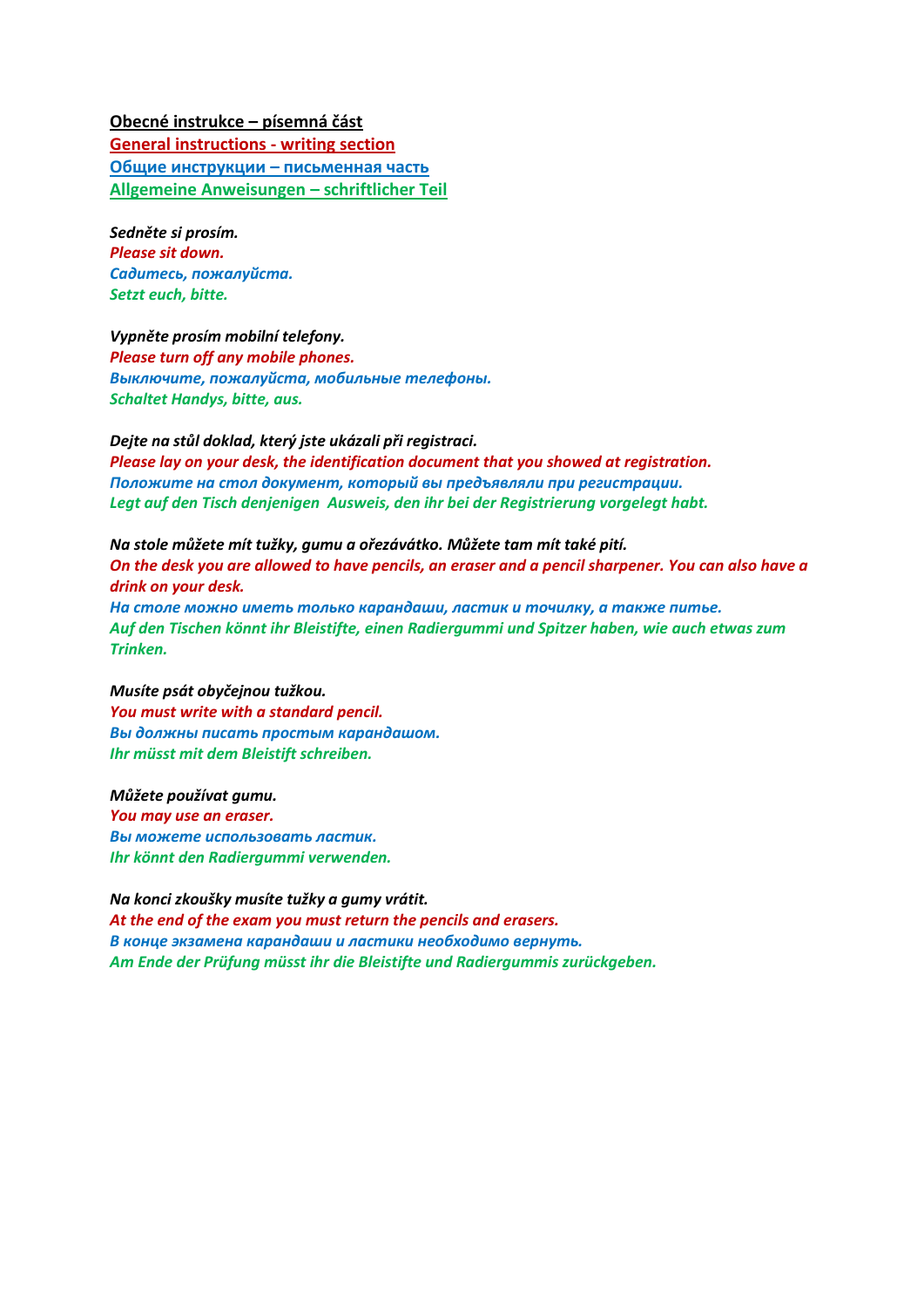*Při testu nesmíte mluvit, nesmíte používat slovník, učebnice ani svoje texty a papíry a nesmíte používat mobilní telefony a jiné elektronické přístroje, nebo vám test vezmu a vaše zkouška skončí. During the test you are not allowed to talk, you are not allowed to use a dictionary, textbook or any of your own texts and notes and you are not allowed to use a mobile phone or any other electronic devices, otherwise we will confiscate your exam paper and terminate your examination. Во время теста нельзя разговаривать, пользоваться словарем, учебниками или своими текстами и бумагами, а также нельзя использовать мобильные телефоны и другие электронные устройства, иначе я заберу ваш тест и ваш экзамен закончится. Während des Test dürft ihr nicht sprechen, ihr dürft weder das Wörterbuch, noch Lehrbücher oder eure Texte und Papiere verwenden, ihr dürft keine Handys und keine anderen elektronischen Geräte verwenden, sonst nehme ich eure Tests weg und eure Prüfung wird beendet.*

## *Zkouška má 3 části. Čtení + Psaní, Poslech a Mluvení.*

*The exam has 3 sections. Reading + Writing, Listening and Speaking. Экзамен состоит из трех частей, Чтение + Письменная речь, Аудирование и Устная часть. Die Prüfung hat drei Teile. Lesen + Schreiben, Hören und Sprechen.*

*Máte nějaké otázky? Do you have any questions? У вас есть какие-нибудь вопросы? Habt ihr Fragen?*

*Teď vám dám zadání – text zkoušky. Ještě ho nesmíte otevřít. Now I will give you the text and the answer sheet for the exam. You still must not open the paper. Сейчас я раздам вам задание – текст экзамена. Сейчас его открывать нельзя. Nun gebe ich euch den Text der Prüfung mit Aufgabenstellungen. Ihr dürft ihn noch nicht öffnen.*

*Teď napište na první stranu své jméno. Now write your name on the first page. Сейчас напишите на первой странице свое имя. Nun schreibt euren Namen auf die erste Seite.*

## *Teď si přečtěte informace na první straně zadání. Nic neotvírejte.*

*Now read the information on the first page of the answer sheet. Do not open anything. Сейчас прочитайте информацию на первой странице задания. Ничего не открывайте. Nun lest die Auskünfte auf der ersten Seite der Aufgabenstellung. Öffnet nichts.*

*Na tento test máte 40 minut. Budeme končit v … hodin. You have 40 minutes for this test. We will finish at ... o'clock. На этот тест у вас есть 40 минут. Он заканчивается в ... . Für diesen Test habt ihr 40 minuten. Wir werden um … Uhr enden.*

*Teď zapnu CD přehrávač. Potom už nesmíte mluvit ani mít žádnou otázku. Now I will switch on the CD player. One I have done so, you must not talk or ask any questions. Сейчас я включу CD-проигрыватель. После этого вы не можете ничего говорить и спрашивать. Nun schalte ich den CD- Player ein. Danach dürft ihr weder sprechen, noch Fragen haben.*

*Nemusíte kontrolovat čas, všechny informace uslyšíte na CD. You don't have to keep an eye on the time, you will hear all the information you need on the CD. Вы не должны следить за временем, вся информация будет на CD. Ihr müsst die Zeit nicht kontrollieren, alle Auskünfte werdet ihr auf dem CD hören.*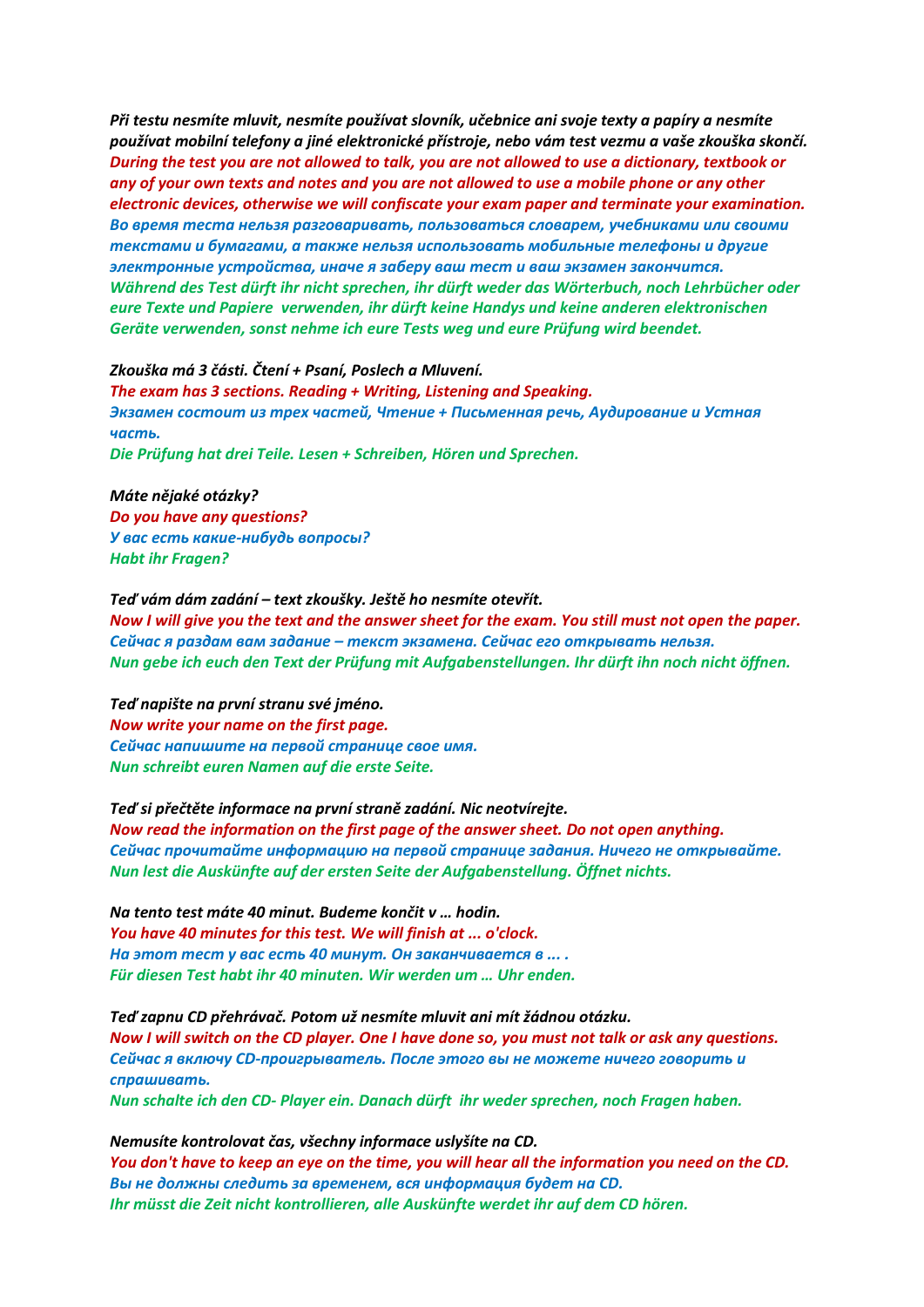*Máte nějakou otázku? Rozumíte všemu? Do you have any questions? Do you understand everything? У вас есть вопросы? Вы все понимаете? Habt ihr Fragen? Versteht ihr alles?*

*Když skončíte test dřív, musíte zůstat sedět na svém místě a nesmíte rušit ostatní. If you finish the test early, you must remain sitting in your place and you mustn't disturb the others. Если вы доделаете тест раньше, то останьтесь сидеть на своих местах, вы не должны мешать остальным. Falls ihr den Test früher beendet, dann müsst ihr auf eurem Platz sitzen bleiben und ihr dürft nicht die Anderen stören.*

*Otevřete zadání. Open the answer sheet. Откройте задание. Öffnet den Test.*

*Můžete začít pracovat. Teď už nesmíte mluvit. You can begin. Now you mustn't talk. Вы можете начать работу. Сейчас разговаривать уже нельзя. Ihr könnt beginnen zu arbeiten. Nun dürft ihr nicht mehr sprechen.*

*Ještě máte deset minut. You have another ten minutes. У вас остается десять минут. Ihr habt noch 10 Minuten.*

*Tento test končí. Prosím položte tužky a nic nepište. Položte testy na stranu stolu. Položte tužky, gumy a testy na stranu stolu. This test has finished. Please put down your pencils and don't write anything else. Put the tests at the side of your desk. Put the pencils, erasers and tests to the side of your desk. Этот тест заканчивается. Положите, пожалуйста, карандаши и ничего не пишите. Положите тесты на край стола. Положите тесты, карандаши и ластики на край стола. Dieser Test endet. Legt, bitte, die Bleistifte nieder und schreibt nichts mehr. Legt die Tests auf eine Tischseite. Legt die Bleistifte, Radiergummis, sowie die Tests auf eine Tischseite.*

*Teď máte 15 minut přestávku. Další test začne v … hodin. To znamená, že v … musíte být zpátky ve třídě. You now have a 15 minute break. The next test will start at ... o'clock. That means that you must be back in the room at ... . Сейчас у вас перерыв 15 минут. Следующий тест начнется в ... . Это означает, что в ... вы должны быть в классе. Nun habt ihr 15 Minuten Pause. Der nächste Test beginnt um ... Uhr. Das heißt, dass ihr um ………. in der Klasse zurück sein müssen.*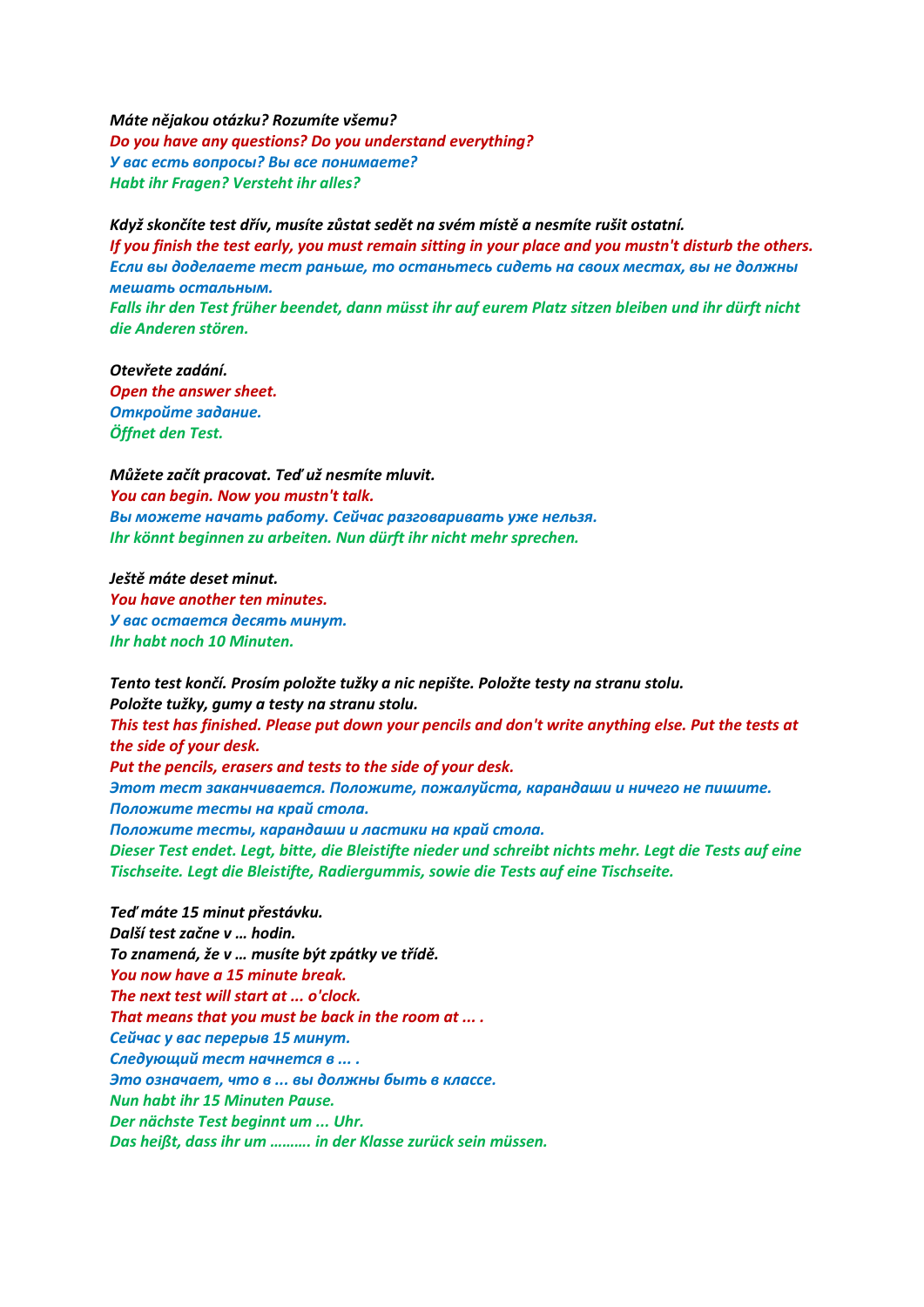*Teď máte … minut přestávku. Potom bude ústní část zkoušky – to znamená mluvení. Ústní část zkoušky bude ve třídě … Tady je seznam, kdy jdete na zkoušku.*

*You now have a ... minute break. Then the oral part of the exam will take place - that means Speaking. The spoken part of the exam will be in room ... There is a list which tells you when you should go for your test.*

*Сейчас у вас перерыв ... минут. После этого начнется устная часть экзамена. Устная часть экзамена будет проходить в классе ... Это список, в каком порядке вы идете на экзамен.*

*Nun habt ihr … Minuten Pause. Danach kommt der mündliche Teil der Prüfung – das heißt Sprechen. Der mündliche Teil wird in der Klasse … sein. Hier gibt es eine Liste mit der Zeit euer Prüfung.*

**Obecné instrukce – ústní část General instructions – speaking section, wann Общие инструкции – устная часть Allgemeine Anweisungen – mündlicher Teil**

*Posaď se, prosím. Sit down, please. Садись, пожалуйста. Bitte setz dich.*

*Prosím tvůj doklad. Can I see your documents please. Дай мне, пожалуйста, свои документы. Darf ich bitte deinen Ausweis sehen?*

*Tvoji zkoušku budeme nahrávat. We will record your test. Твой экзамен будет записываться. Deine Prüfung werden wir aufnehmen.*

*Jmenuju se ………………….. a budu tě zkoušet. My name is ... and I will be your examiner. Меня зовут .................... и я буду твоим экзаменатором. Mein Name ist …………………… und ich werde dich prüfen.*

*Moje kolegyně / Můj kolega ……………………….. nás bude poslouchat. My colleague ……………………….. is going to listen to us talking. Мой/моя коллега ...................... будет нас слушать. Meine Kollegin/Mein Kollege ……………………… wird uns zuhören.* 

*Můžeme začít? Can we begin? Можем начать? Können wir beginnen?*

*Teď si vezmi jednu kartu. Jsou tam dvě témata. Jedno si vyber. Now, take a card please. On the card there are two topics. Choose one of them. Сейчас возьми одну карту. Там две темы, выбери одну из них. Nun nimm dir eine Karte. Auf der Karte gibt es zwei Themen. Wähle eins aus.*